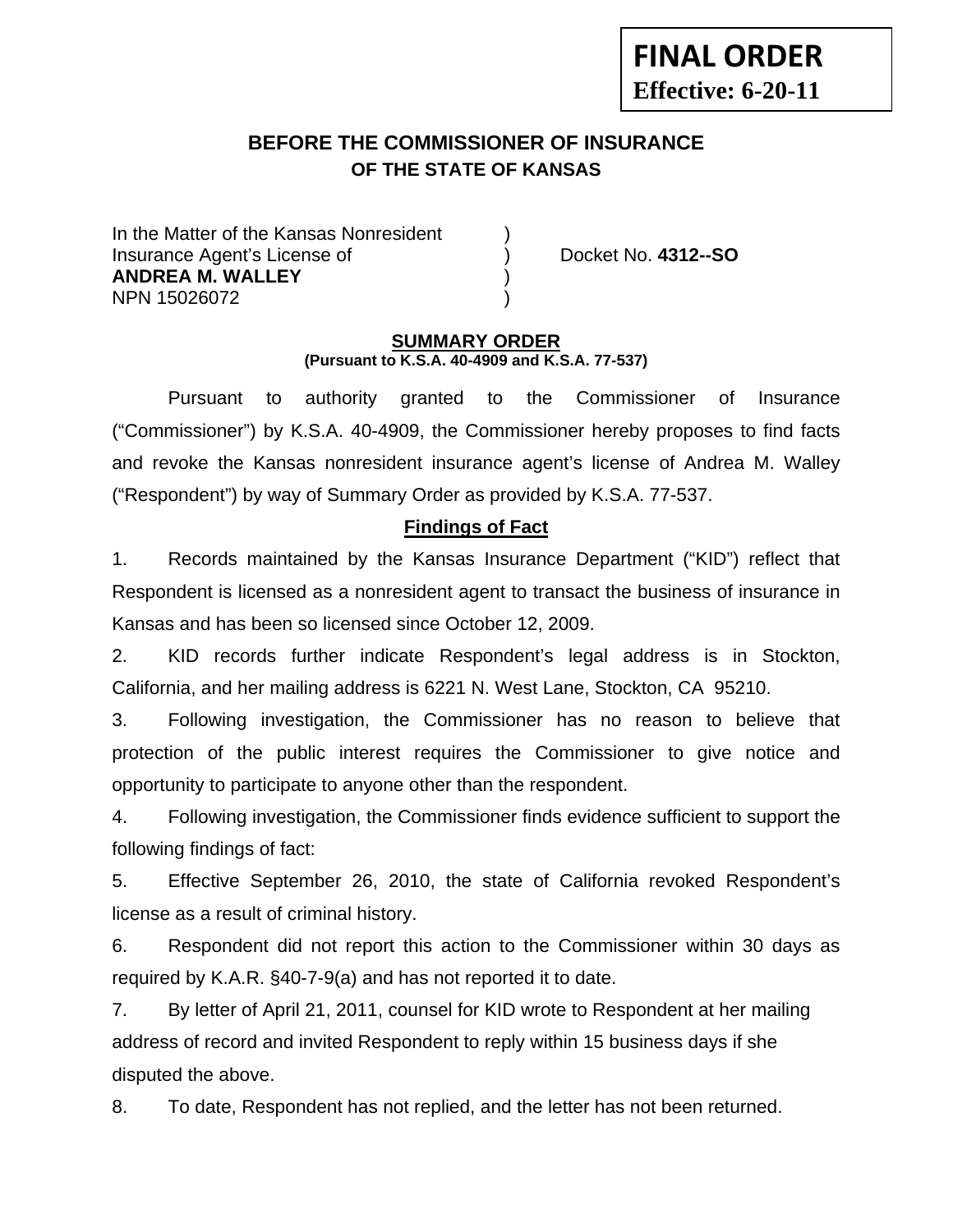9. The California order reflects that Respondent was convicted of vandalism and reckless driving, both misdemeanors, on March 15, 2010.

10. To date, Respondent has not reported the convictions as required by K.A.R. §40- 7-9(d).

## **Applicable Law**

### 11. K.S.A. 2010 Supp. 40-4909(a) provides, in relevant part:

"The commissioner may deny, suspend, revoke or refuse renewal of any license issued under this act if the commissioner finds that the applicant or license holder has: . . .

(2) Violated: (A) Any provision of chapter 40 of the Kansas Statutes Annotated, and amendments thereto, or any rule and regulation promulgated thereunder; . . .

(6) Been convicted of a felony or misdemeanor." K.S.A. 2010 Supp. 40- 4909(a).

12. K.A.R. §40-7-9 requires a licensed agent to report to the Commissioner within 30 days any disciplinary action against the agent's license by the insurance regulatory agency of another jurisdiction or any criminal conviction.

13. In addition, the Commissioner may revoke any license issued under the Insurance Agents Licensing Act if the Commissioner finds that the interests of the insurer or the insurable interests of the public are not properly served under such license. K.S.A. 2010 Supp. 40-4909(b).

14. K.S.A. 2010 Supp. 40-4906(a) provides that a person who is not a resident of Kansas shall receive a nonresident license if the nonresident person is licensed and in good standing in his or her home state unless denied licensure under K.S.A. 40-4909.

## **Conclusions of Law**

15. The Commissioner has jurisdiction over Respondent as well as the subject matter of this proceeding, and such proceeding is held in the public interest.

16. The Commissioner finds, based on the undisputed facts contained in paragraphs 5 and 6, that Respondent's license may be revoked pursuant to K.S.A. 40-4909(a)(2)(A) because Respondent has violated K.A.R. §40-7-9 by failing to report a disciplinary action against her insurance agent license by another state.

2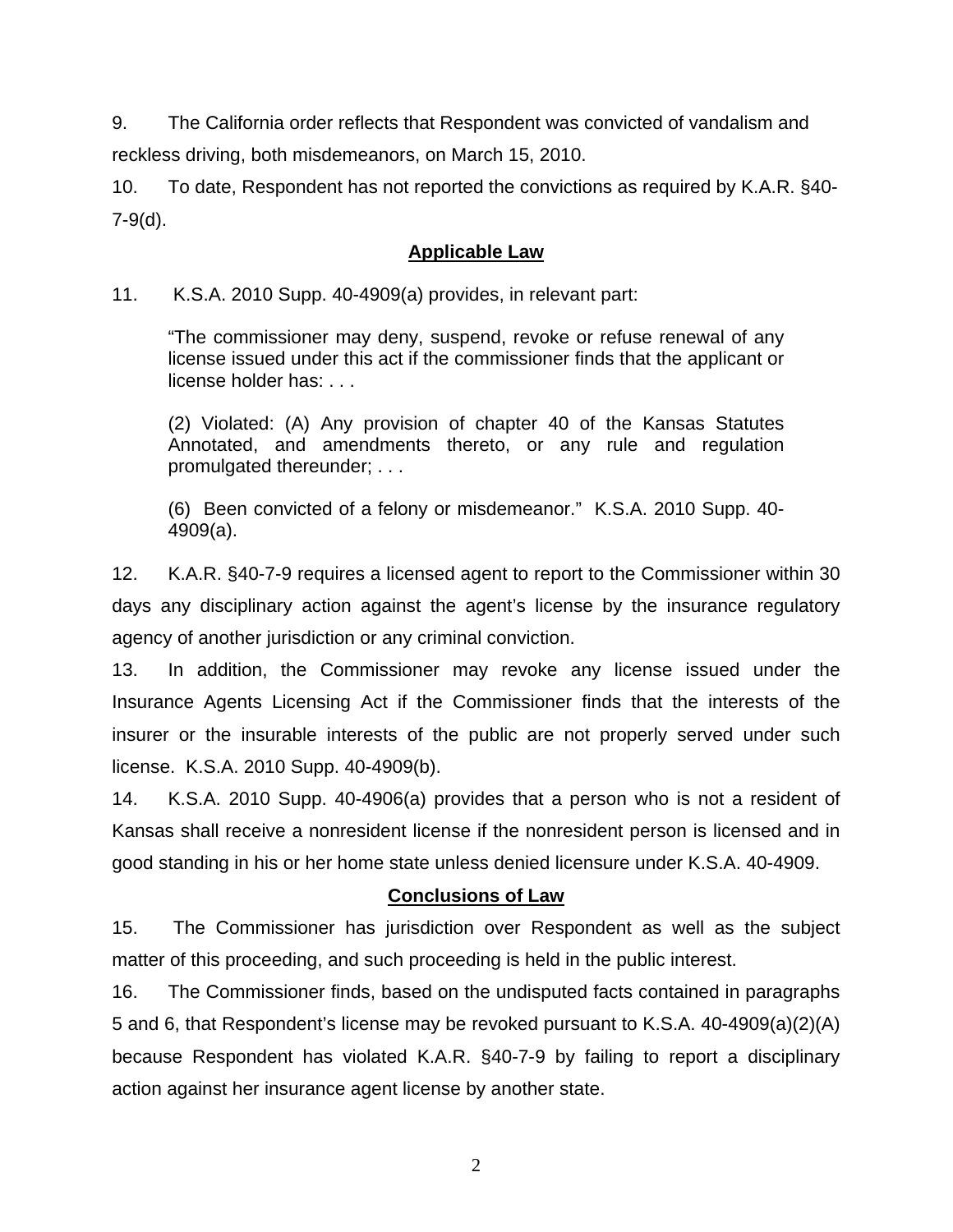17. The Commissioner finds, based on the facts contained in paragraphs 9 and 10, that Respondent's license may be revoked pursuant to K.S.A. 40-4909(a)(2)(A) because she failed to report a new conviction, in violation of K.A.R. §40-7-9(d), and pursuant to K.S.A. 40-4909(a)(6) because she has been convicted of a misdemeanor.

18. Based on the foregoing findings, the Commissioner concludes that sufficient grounds exist for the revocation of Respondent's insurance agent's license pursuant to K.S.A. 40-4909(a).

19. The Commissioner further concludes Respondent's license may be revoked pursuant to K.S.A. 40-4909(b) because such license is not properly serving the interests of the insurer and the insurable interests of the public.

20. In addition, the Commissioner concludes that Respondent is no longer qualified to hold a license based on reciprocity because Respondent is no longer licensed in her state of residence.

21. Based on the facts and circumstances set forth herein, it appears that the use of summary proceedings in this matter is appropriate, in accordance with the provisions set forth in K.S.A. 77-537(a), in that the use of summary proceedings does not violate any provision of the law, the protection of the public interest does not require the KID to give notice and opportunity to participate to persons other than Respondent, and after investigation, KID believes in good faith that the allegations will be supported to the applicable standard of proof.

#### **Policy to be Served**

22. Before issuing an insurance agent license, the Commissioner must determine that the applicant is qualified and has not committed any act that would be grounds for denial, suspension, or revocation. K.S.A. 40-4905(b). Further, the Commissioner may revoke any license issued under the Insurance Agents Licensing Act if the Commissioner finds that the interests of the insurer or the insurable interests of the public are not properly served under the license. The following action is appropriate to promote the security and integrity of the insurance business and protect insurance consumers by licensing, or continuing to license, persons or entities to sell, solicit, or negotiate insurance in the State of Kansas only if their conduct indicates they are both qualified and trustworthy.

3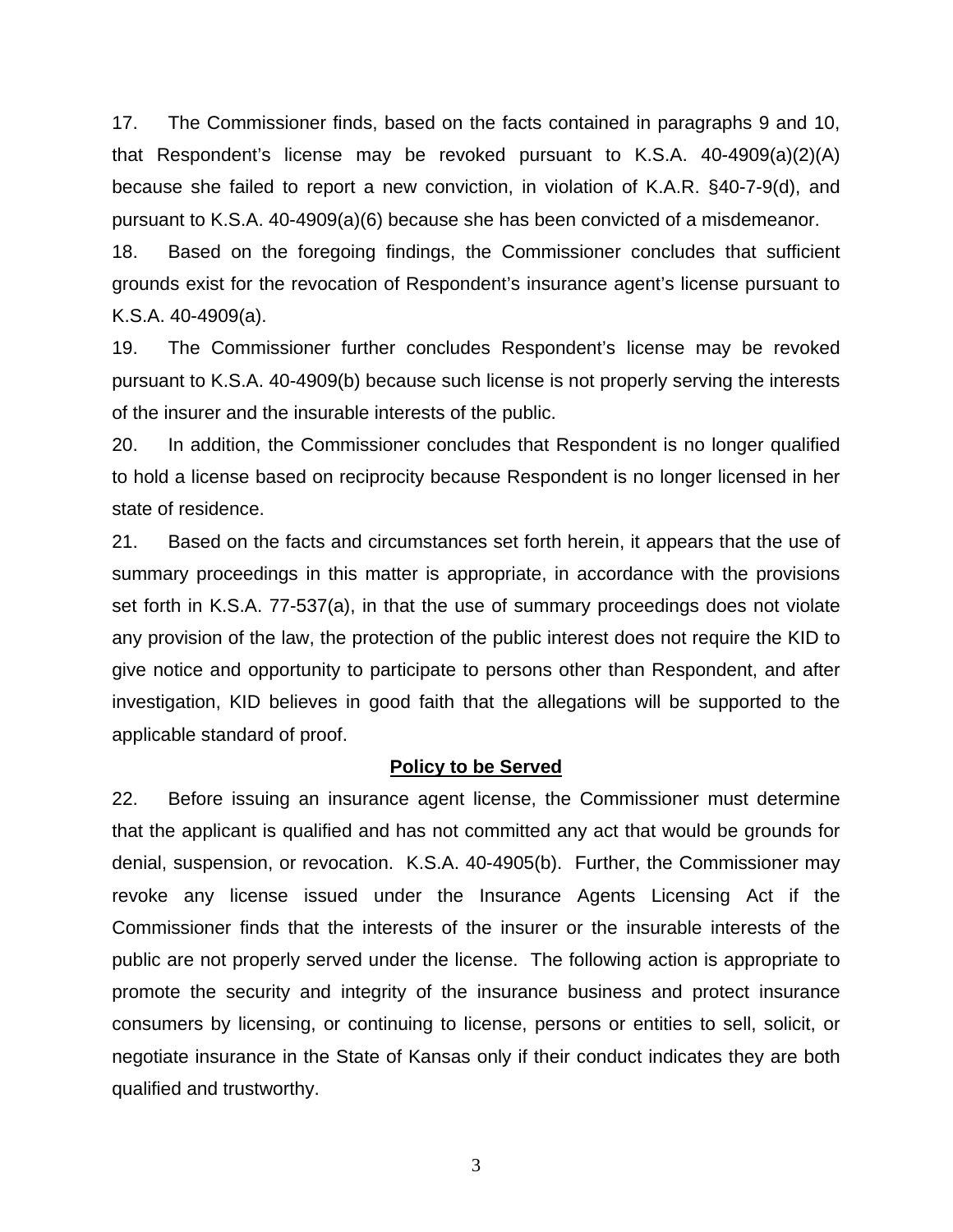**IT IS THEREFORE ORDERED BY THE COMMISSIONER OF INSURANCE THAT** the Kansas nonresident insurance agent's license of **ANDREA M. WALLEY** is hereby **REVOKED. It is further ordered,** that **ANDREA M. WALLEY** shall **CEASE and DESIST** from the sale, solicitation, or negotiation of insurance, doing any act toward the sale, solicitation, or negotiation of insurance, and/or receiving compensation deriving from the sale, solicitation, or negotiation of insurance conducted on and after the effective date of this order.

## **IT IS SO ORDERED THIS \_\_31st\_\_ DAY OF MAY 2011, IN THE CITY OF TOPEKA, COUNTY OF SHAWNEE, STATE OF KANSAS.**



/s/ Sandy Praeger Sandy Praeger Commissioner of Insurance

 \_/s/ Zachary J.C. Anshutz\_\_\_\_\_\_\_\_\_\_ Zachary J.C. Anshutz General Counsel

# **NOTICE OF RIGHTS TO HEARING AND REVIEW**

**Within fifteen (15) days of the date of service of this Summary Order, Respondent** may submit a written request for a hearing pursuant to K.S.A. 77-537 and

K.S.A. 77-542. Any request for a hearing should be addressed to the following:

 Zachary J.C. Anshutz, General Counsel Kansas Insurance Department 420 S.W.  $9<sup>th</sup>$  Street Topeka, Kansas 66612

If a hearing is requested, the Kansas Insurance Department will serve notice of the time and place of the hearing and information on procedures, right of representation, and other rights of parties relating to the conduct of the hearing.